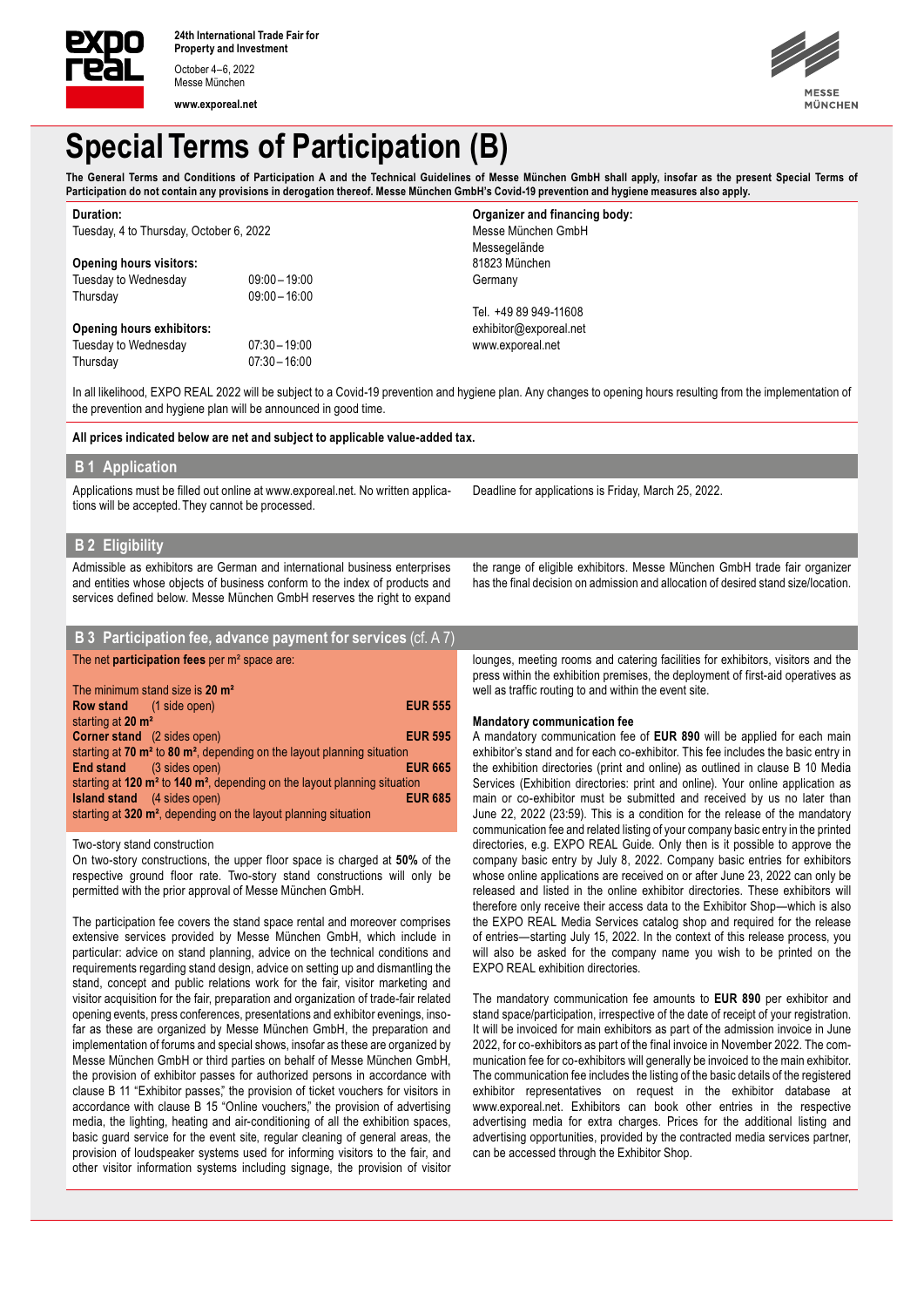

Messe München

**www.exporeal.net**



# **Special Terms of Participation (B)**

The General Terms and Conditions of Participation A and the Technical Guidelines of Messe München GmbH shall apply, insofar as the present Special Terms of **Participation do not contain any provisions in derogation thereof. Messe München GmbH's Covid-19 prevention and hygiene measures also apply.**

## **Cont. B 3 Participation fee, advance payment for services** (cf. A 7)

### **Advance payment**

The advance payment required for services to be ordered by the exhibitor (cf. A 7) is

| up to                                                                         |  | $69 \text{ m}^2$ stand space          | <b>EUR 80</b>  |
|-------------------------------------------------------------------------------|--|---------------------------------------|----------------|
| up to                                                                         |  | 119 $m2$ stand space                  | <b>EUR 140</b> |
|                                                                               |  | as from $120 \text{ m}^2$ stand space | <b>EUR 250</b> |
| In the final invoice, the advance payment will be offset against the services |  |                                       |                |
| actually ordered by the exhibitor.                                            |  |                                       |                |

Notwithstanding the above regulation, Messe München GmbH is entitled to demand payment of an advance service charge equivalent to the amount that is likely to be incurred for EXPO REAL 2022, whereby the amount incurred by way of service charge for EXPO REAL 2022 will be one of the factors used to determine the advance payment for 2021.

After having received the application form, Messe München GmbH is entitled to demand the remittance of a down payment amounting to **100%** of the invoice amount that Messe München would be entitled to demand if the exhibitor were admitted to EXPO REAL with the requested stand space. Messe München GmbH issues an invoice for the down payment amount. Messe München GmbH is entitled to refrain from processing the application until such time as the down payment has been received.

#### **AUMA charge**

The German Council of Trade Fairs and Exhibitions (AUMA) levies a charge of **EUR 0.60/m²** of rented exhibition space. This amount is charged by Messe München GmbH and transferred directly to AUMA.

#### **Fixed waste-disposal fee**

The mandatory, flat-rate waste disposal fee in the amount of **EUR 9.50/m²** is to cover the disposal of all waste generated at the exhibitor's booth during setup and dismantling and throughout the duration of the trade fair.

### Two-story stand construction

For two-story stand constructions, the mandatory waste disposal charge in the amount of **EUR 9.50** will also be charged for the covered upper floor area per m2 and invoiced with the final invoice.

The disposal of production waste, entire stand elements and complete exhibition stands is not covered by this fee.

### **B 4 Co-exhibitors**

All companies represented on the exhibitor's stand with their own logo must be registered as co-exhibitors. Participation is, however, subject to Messe München GmbH's prior authorization. Permission to participate may be granted only if the co-exhibitor would also be eligible to participate as an exhibitor. Exhibitors who wish to display company logos on their stand as customer references must clearly identify these as such and visualize them accordingly to avoid potential confusion with co-exhibitors.

Only such companies may be admitted as exhibitors or co-exhibitors to EXPO REAL that are classifiable under at least one of the exhibition sectors listed in the product index and whose product or service range corresponds to at least one of the categories listed in these exhibition sectors (see definition of exhibition sectors).

The presentation of companies eligible as EXPO REAL exhibitors, their products or services or their logos on exhibition stands is only permitted if these companies have been registered and admitted to EXPO REAL as exhibitors or co-exhibitors.

Participation as co-exhibitor is subject to a mandatory co-exhibitor charge.

If the application of the respective co-exhibitor is received by Messe München GmbH until June 22, 2022, the mandatory co-exhibitor registration fee amounts to **EUR 725** per co-exhibitor. For co-exhibitor registrations received by Messe München GmbH as of June 23 until August 19, 2022, the mandatory co-exhibitor registration fee amounts to **EUR 900** per co-exhibitor. All coexhibitor registrations submitted to Messe München GmbH as of August 20, 2022 until September 16, 2022 will be charged at a rate of **EUR 1,250** per coexhibitor. Registrations received after September 17, 2022 cannot be accepted.

The mandatory communication fee in the amount of **EUR 890** will also be charged for all co-exhibitors. Co-exhibitors who register after June 22, 2022 will only be listed in the online directories. The mandatory communication fee for each co-exhibitor includes the same services as for the main exhibitor (cf. B 3). The mandatory communication fee and the co-exhibitor registration fee will always be invoiced to the main exhibitor, even if the option to invoice the co-exhibitor for all other fees incurred is exercised.

If a co-exhibitor application received by Messe München GmbH is subsequently canceled, Messe München GmbH is entitled to charge a cancellation fee of **EUR 100**. Likewise, if a successful co-exhibitor registration is canceled, the full catalog entry will still have to be paid, regardless of the time of cancellation.

#### **Note**

All co-exhibitors must be registered by a main exhibitor. The main exhibitor will be sent a link—co-exhibitor URL—when the main exhibitor registration process is complete. The main exhibitor can use the co-exhibitor URL to send an online application to the co-exhibitor they want to share their stand with.

All important information is also available in our online-registration user guide on our website at www.exporeal.net/application.

For each co-exhibitor without Messe München GmbH admission Messe München GmbH is entitled to demand a penalty charge of **EUR 4,500** from the exhibitor. Furthermore, Messe München GmbH may demand that co-exhibitors without Messe München GmbH admission vacate the stand. Should the exhibitor fail to comply with Messe München GmbH's vacation demand without delay, Messe München GmbH has the right of extraordinary cancellation in respect of the contractual relationship between Messe München GmbH and the exhibitor.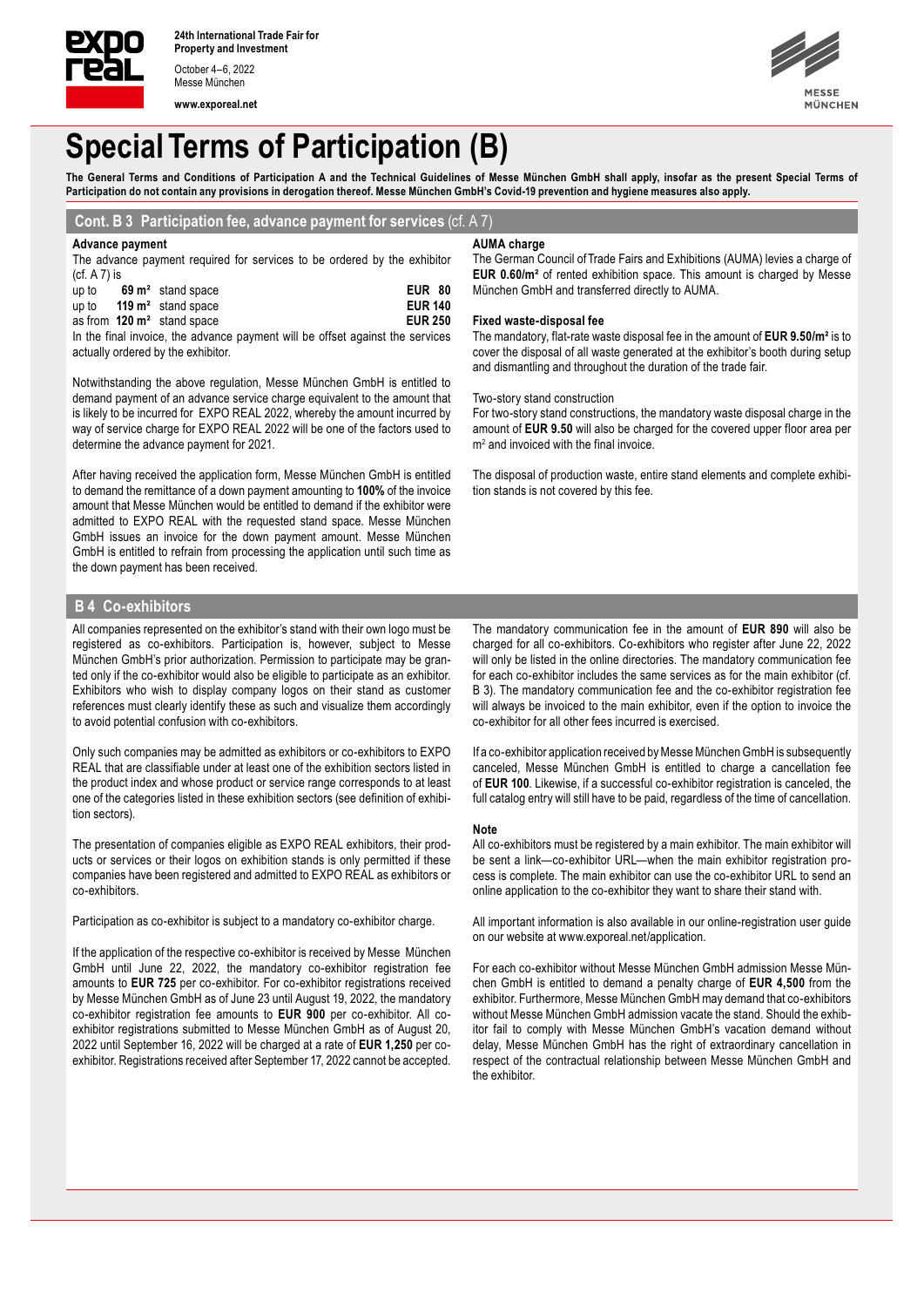

Messe München **www.exporeal.net** **IÜNCHEN** 

# **Special Terms of Participation (B)**

The General Terms and Conditions of Participation A and the Technical Guidelines of Messe München GmbH shall apply, insofar as the present Special Terms of **Participation do not contain any provisions in derogation thereof. Messe München GmbH's Covid-19 prevention and hygiene measures also apply.**

# **B 5 Terms of payment** (cf. A 7)

The amounts invoiced in all invoices issued by Messe München GmbH in connection with the event are to be transferred in euros, without deductions and free of all charges to one of the accounts specified in the respective invoice, indicating the customer number. Alternatively, the admission invoice may also be settled by credit card. Any fees for credit card payments will be charged to the exhibitor. The times of payment specified in the invoices are binding and are to be complied with. Prior payment of the invoiced amounts is a condition for access to the exhibition area, the basic entry in the exhibition directories (print and online) and the provision of exhibitor passes.

Unfortunately, value-added tax legislation prevents Messe München GmbH from issuing or re-addressing invoices to an addressee other than the exhibitor on whose behalf Messe München GmbH has or will render services as its contracting party. Messe München GmbH is only allowed to issue invoices to its contracting party. Please note that the final invoice can only be made out to the billing and business address given on the application form, respectively the address that was used for the admission invoice. Otherwise, any advance payment made cannot be offset against the payment due for the services actually provided. Should the exhibitor wish to have an invoice changed or reissued because the name, legal form or address of the invoice recipient has changed, the exhibitor is bound to pay Messe München GmbH a fee of **EUR 150** for each invoice amendment, by way of derogation from the provision set out in A 7 of the General Terms of Participation, unless the details included in the original invoice in respect of the name, legal form or address of the invoice recipient were incorrect and Messe München GmbH was responsible for the incorrect details. The invoices for all additional costs (e.g. lettering, technical services, electricity) will be sent to the exhibitor after the end of the event; they are to be paid by him immediately upon receipt.

# **B 6 Dates of setting up and dismantling** (cf. A 15)

#### **Early setup (against extra charge)**

An earlier setup of stand (against extra charge) is possible as of September 26, 2022. Approval for early stand setup will only be granted to exhibitors with stand space from **100 m²** or for two-story structures.

Please note that the extra charges will be invoiced to the respective exhibitor. Charging to the stand-building company is not possible.

Messe München GmbH can accept and execute orders from exhibitors during the early move-in period on work-days only from 08:00 to 18:00.

| 3 days advanced setup | <b>EUR 3,050</b> per stand/exhibitor |
|-----------------------|--------------------------------------|
| 2 days advanced setup | <b>EUR 2,050</b> per stand/exhibitor |
| 1 day advanced setup  | <b>EUR 1,050</b> per stand/exhibitor |

You may have to wait despite booking early set-up; in this case, the exhibitor has no claim to financial compensation.

#### **Setup**

as of September 29, 2022, 08:00 through October 3, 2022, 18:00

You can find more information on logistics during setup and dismantling in the traffic guide. This is expected to be available from August 2022.

On the last day of setup, October 3, 2022, all delivery and stand-construction vehicles must be removed from the halls and the outdoor exhibition area by 18:00 at the latest. Vehicles which are still in the halls or the outdoor exhibition area after this time will be removed by Messe München GmbH at the risk and expense of the respective exhibitor. Furbishing work and decoration in the exhibitor's own stand space is possible until 20:00.

An extension of the setup time is permissible only in exceptional cases and with the prior written consent of Messe München GmbH, Technical Exhibition Services Division. Should an exhibitor or a designated third-party move in early without prior approval, Messe München GmbH is entitled to charge the exhibitor flat-rate compensation at double the amount Messe München GmbH would have charged for granting authorization.

#### **Dismantling**

as of October 6, 2022, 16:00 through October 9, 2022, 18:00

Access to the fairgrounds for stand construction firms and delivery vehicles on October 6, 2022 no earlier than 17:00.

#### **Note**

Please take into account that during setup and dismantling, many booth builders and forwarding companies will be active on site. Unfortunately, thefts do occasionally occur during this time. We therefore recommend to check and secure all devices installed on the stand or any stored materials.

Our tip: List these items in your handover protocol of the booth builder or security firm you have commissioned and make an appointment to arrange a return of the items.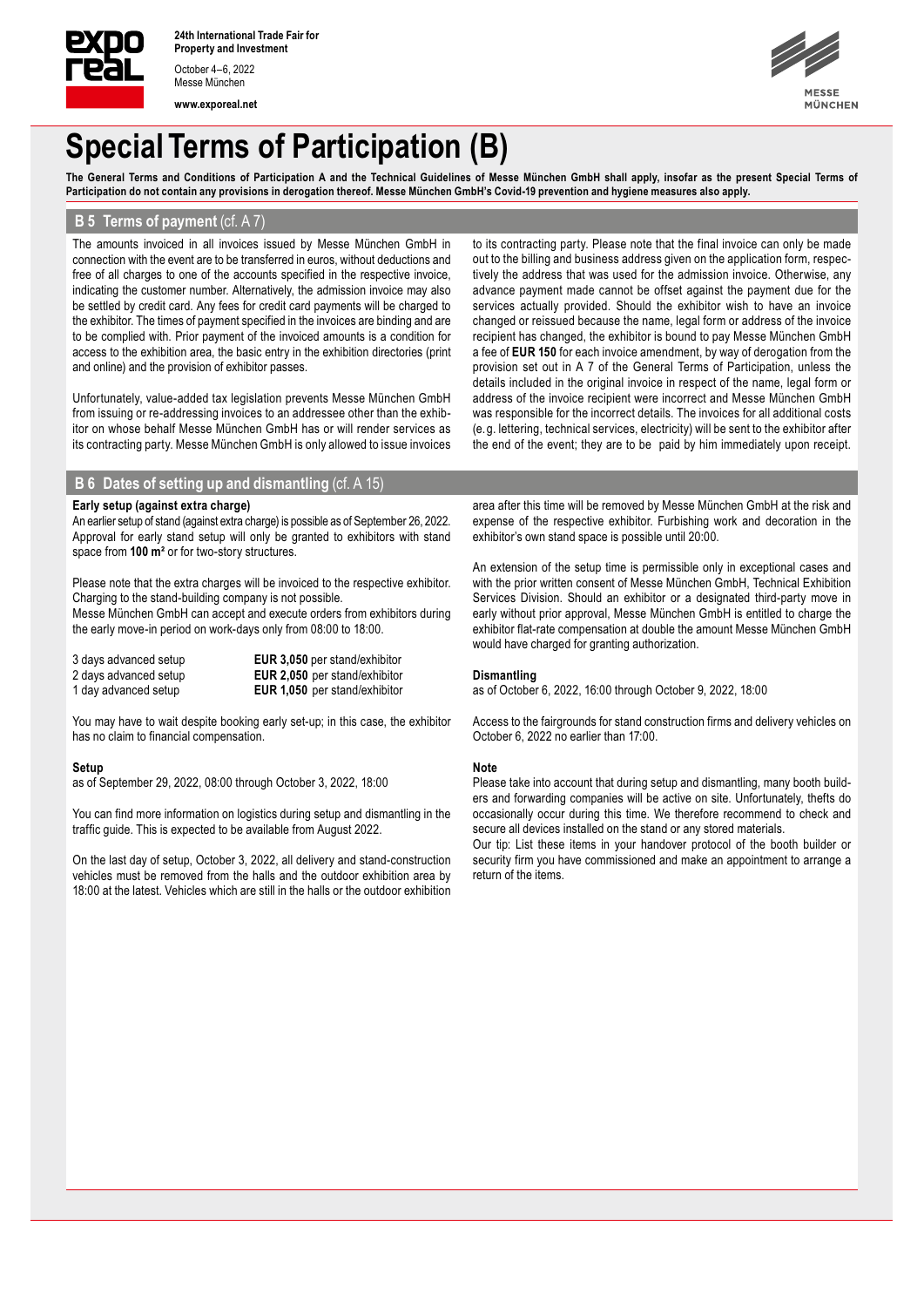

Messe München

**www.exporeal.net**



# **Special Terms of Participation (B)**

The General Terms and Conditions of Participation A and the Technical Guidelines of Messe München GmbH shall apply, insofar as the present Special Terms of **Participation do not contain any provisions in derogation thereof. Messe München GmbH's Covid-19 prevention and hygiene measures also apply.**

## **B 7 Stand design and equipment**

Stand construction, stand design and stand equipment must comply with Messe München GmbH's Covid-19 health and safety protocols. The protocols can be found here:

https://image-factory.media.messe-muenchen.de/asset/458918/EXR22\_ Covid-19\_health\_and\_safety\_protocols\_B7\_Special\_Terms\_for%20\_ Participation\_stand%20design\_and\_use\_JAN22.pdf

The following regulations shall also apply.

When submitting his/her application as main exhibitor to EXPO REAL, the exhibitor is to indicate whether and in what size a two-story stand construction is desired. Two-story standbuilding is not permitted without the prior consent of Messe München GmbH's EXPO REAL Exhibition Management.

Dimensioned stand drawings with layout plan and elevations on a scale of 1:100 are required if stand construction plans include two-story stands and / or stands of 100 m<sup>2</sup> or larger. The required documents should be submitted in duplicate to Messe München GmbH's Technical Exhibition Services Division for approval no later than September 1, 2022.

In the event of late submission, late charges may apply.

### **Halls, general**

One-story construction

The maximum construction height is **6 m**. The maximum advertising height (upper edge) is **7.50 m**.

Two-story construction

The maximum construction height is **6 m**. The maximum advertising height (upper edge) is **7.50 m**.

In addition, the maximum construction height (clearance) alongside the hall walls must be observed (see description of halls and outdoor exhibition grounds).

To maintain EXPO REAL's character as a communications platform and work exhibition, exhibitors must make sure that their stands have an open and attractive design. Messe München GmbH is entitled to prescribe changes in stand design in this context. Stand designs can only be approved if the open sides of the stand have a uniformly open design. Erecting closed walls is permitted, provided they do not take up more than **70%** of the stand side in question, and completely closed walls may be no more than **6 m** in length. A closed length of wall measuring **6 m** must be followed by an opening at least **2 m** wide. This ruling does not apply if the wall concerned is set back from the stand exceptions to these guidelines in individual, well-founded cases. The rear side of the walls of your stand above a height of **2.50 m** must be of a neutral design, white, smooth and clean. Only such materials as are opaque and impervious to light and suitable for trade fair stand construction are permitted for this purpose (no textiles). Advertising hoardings that extend above the walls of the stand must be at least **2 m** away from the immediately adjacent stand. Advertising may not feature flashing or alternating lights. It is not permitted to extend the stand design over the aisles. Messe München GmbH reserves the right to allow exceptions to this ruling in individual, well-founded cases, whereby the only permissible exception is the laying of different colored carpeting. Platforms are not permitted under any circumstances. The above exemptions from planning approval by Messe München GmbH will

perimeter by at least **2 m**. Messe München GmbH reserves the right to permit

not apply if the exhibition stand design includes the installation or assembly of LED screens, LED walls, or other LED illuminants.

Any stand concepts in non-compliance with the aforementioned requirements are to be submitted in duplicate for approval via data transfer to Messe München GmbH's Technical Exhibition Services Division (TAS 4), containing to-scale stand design plans (ground plan, elevations and sectional drawings) no later than **September 1, 2022**. If items are to be suspended from the hall ceiling, the work involved must be carried out by Messe München GmbH's contractors. Nails may be inserted only in the built-in nailing battens. The use of staple guns is strictly forbidden for safety reasons. The placing of motor vehicles of any kind on the stand area for exhibition or decorative purposes is prohibited and is permissible only in exceptional cases on the prior written consent of the Exhibition Management. The exhibition of motor vehicles is subject to regulations 4.4.1.2. "Motor vehicle as exhibits" of the Technical Guidelines. Vehicles presented at a trade fair stand must be disconnected from the battery after positioning and their tank contents must be reduced to the required amount for entering and exiting the hall. The staff of the technical exhibition services team reserve the right of on-site inspection during setup. Moreover, multi-story stands and special constructions (such as bridges, stairs, cantilever roofs, galleries, etc.) are as a general rule subject to separate approval. Please consult the "Building Regulations" set out in form 1.3 for further information. **Please note under all circumstances the requirements set out in the Technical Guidelines and the information included in the individual notices.** The respective exhibitor services order forms for further processing and additional stand services will be made available to you in due time.

## **B 8 Technical installations**

Orders for technical services as outlined in the Technical Guidelines, such as the provision of electricity and water supply for the stand, as well as telecommunication services can only be accepted if they are placed through the Exhibitor Shop of Messe München GmbH until September 1, 2022 the latest. The specific terms of delivery that apply to all orders can be accessed in the Exhibitor Shop.

All technical services are to be ordered from Messe München GmbH only. Telecommunication services (connected by wire or wireless) will be provided by Messe München GmbH. Exhibitors own WiFi networks are notifiable with costs, we need the registration form latest 14 days before the exhibition starts. Please note not to alloy the function of Messe München's inhouse hotspot. Your SSID must not be reachable outside your stand, the WiFi channel will be allocated by Messe München. Please note our general connecting conditions. Orders require Messe München GmbH's acceptance, which may be given tacitly, e.g. by providing the items or services ordered. The exhibitor is entitled to cancel an order for an item or service in full or in part if Messe München GmbH receives the cancellation at least one week before the official date of setup. In all other cases, the contract can be cancelled only with Messe München GmbH's written consent.

#### **B 9 Use of equipment**

Only cranes, fork-lift trucks and working platforms may be used that have been provided by the Messe München GmbH service partners responsible. In special cases, permission must be obtained from Messe München GmbH's Technical Exhibition Services Division.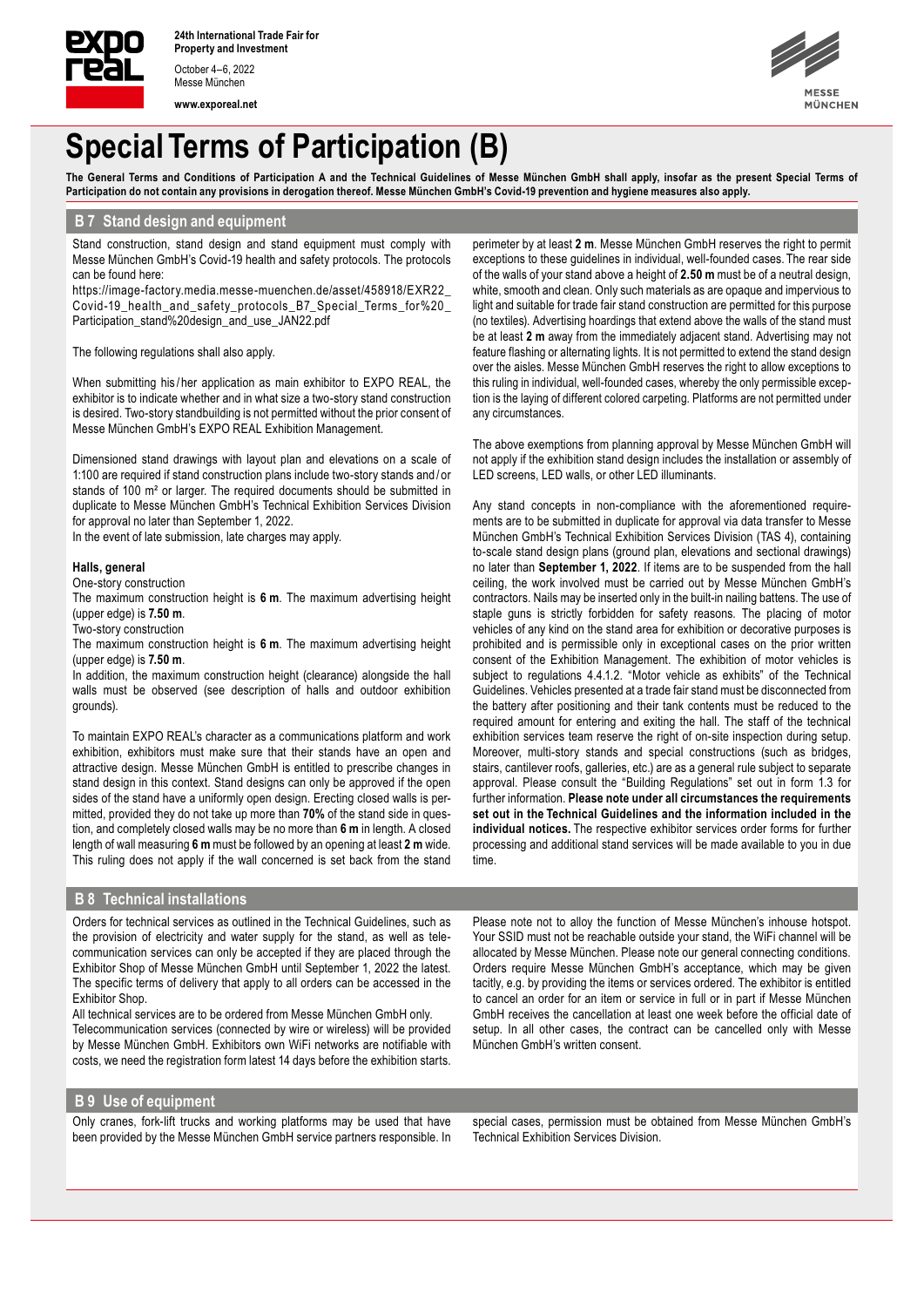

October 4–6, 2022 Messe München

**www.exporeal.net**



# **Special Terms of Participation (B)**

The General Terms and Conditions of Participation A and the Technical Guidelines of Messe München GmbH shall apply, insofar as the present Special Terms of **Participation do not contain any provisions in derogation thereof. Messe München GmbH's Covid-19 prevention and hygiene measures also apply.**

## **B 10 Media Services (Exhibition directories: print and online)**

The basic entry includes the company name, place, hall and stand number plus company webpage, entry in exhibition directories of EXPO REAL—classified alphabetically, by country and industry—as well as the listing in the EXPO REAL product and services index is subject to a charge (cf. B 3 Mandatory communication fee). Further media services, provided by the contracted media services partner, can be accessed through the Exhibitor Shop. The media services partner processes these other entry options with the applicant in its own name and on its own account. Messe München GmbH assumes no responsibility for the accuracy and completeness of exhibition directories (print and online).

Exhibitors and co-exhibitors will be listed in the exhibition directories under the company name and invoicing address given in the application form. If exhibitors or co-exhibitors would like to be listed in the trade exhibition directories under a company name other than that given in the application form, this will need to be approved in advance by EXPO REAL Exhibition Management. In any case, the new company name must belong to the same branch of industry (= exhibition sectors) as the one that was provided in the application form. The exhibitor is solely responsible for the permissibility under law—and particularly the law on competition—of entries placed in the exhibitor directories (print and online) of Messe München GmbH at the instigation of the exhibitor. Should third parties assert claims against Messe München GmbH on account of the impermissibility of the entries under law in general or the law on competition, the placer of the entries shall hold Messe München GmbH fully safeguarded against all claims asserted including all costs of any necessary legal defense on the part of Messe München GmbH. The same applies to entries from exhibitors and co-exhibitors that the respective exhibitor has arranged in the Messe München GmbH directories (print and online).

The official media services partner for this trade fair is:

EXPO REAL Media Services jl.medien GmbH Inselkammerstraße 5 82008 Unterhaching **Germany** Tel. +49 89 666166-54 Fax +49 89 666166-55 info@exporeal-mediaservices.de

## **B 11 Exhibitor passes**

For the duration of the fair, each exhibitor receives a specific number of free exhibitor passes for their stand:

#### **In the halls**

4 Print@home exhibitor ticket(s) for stands of up to **20 m²** (floor space) 1 additional Print@home exhibitor ticket(s) for every further **10 m²** (floor space) or part thereof

Considered as stand space is only the area for which the exhibitor has been admitted as per the General and Special Terms of Participation, and on which the exhibitor presents products and services in accordance with the EXPO REAL product index. Spaces that do not come under the above definition are special areas and are not subject to the services included with stand space (such as exhibitor passes). Additional exhibitor passes can be ordered via the Exhibitor Shop at a charge of **EUR 390** prior to the show. Exhibitor passes cannot be obtained on site. The exhibitor passes are intended for stand staff only or for service personnel hired for the duration of the show, who are not employees of a Messe München service partner. In case of abuse, Messe München GmbH is entitled to withdraw the exhibitor passes. The company name—valid and binding for all tickets—can be laid down in the ordering system once only, before placing the first order for a ticket. A subsequent change to the company name can only be made if the official name of the exhibitor has changed, and then it also applies to all tickets. Please note that spot checks will be made in the EXPO REAL admission area. An exhibitor pass is valid only in conjunction with a photo ID.

The exhibitor passes does NOT entitle you to free use of local public transport (MVV—Munich Transport and Tariff Association). Tickets for the use of the local public transport system (MVV) can be ordered at a later point in the Exhibitor Shop of Messe München. Please note the minimum order conditions here. If exhibitor representatives accidentally purchase a visitor ticket instead of a exhibitor passes, these may be cancelled on payment of an administrative fee of **EUR 100** per ticket. The exhibitor can then order exhibitor passes via the Exhibitor Shop. Exhibitors will only be charged for those exhibitor passes which have actually been used and logged at the turnstiles.

### **B 12 Circulars**

Once the stands have been allocated, exhibitors will be informed via the trade fair newsletter of further details concerning preparation and implementation of the trade show.

## **B 13 Noise, sound effects, visual impact**

Demonstrations of video (incl. LED screens), music, stage shows etc. during the event (see opening hours) require the prior approval of Messe München GmbH's Technical Exhibition Services Division and must be notified no later than September 1, 2022. These presentations are to be conducted in such a way that neither visitors nor other exhibitors are disturbed or adversely affected. Accordingly, loudspeakers and other acoustic amplifiers/sound systems must be focused on the exhibition stand and may not resound on neighboring stands or aisles. The maximum permitted noise level for performances may not exceed **60 dB (A)** at the stand perimeter (in deviation from

the General Terms of Participation A 5.9). When installing loudspeakers in the stand area, care must be taken to ensure that they are directed into the stand area and not at the surrounding exhibition aisles. Messe München GmbH reserves the right to limit or prohibit demonstrations of any kind—irrespective of previous authorization—causing noise, optical disturbances or representing a hazard or impairment to the event and especially to event participants for any other reason. The relevant statutory provisions must be observed.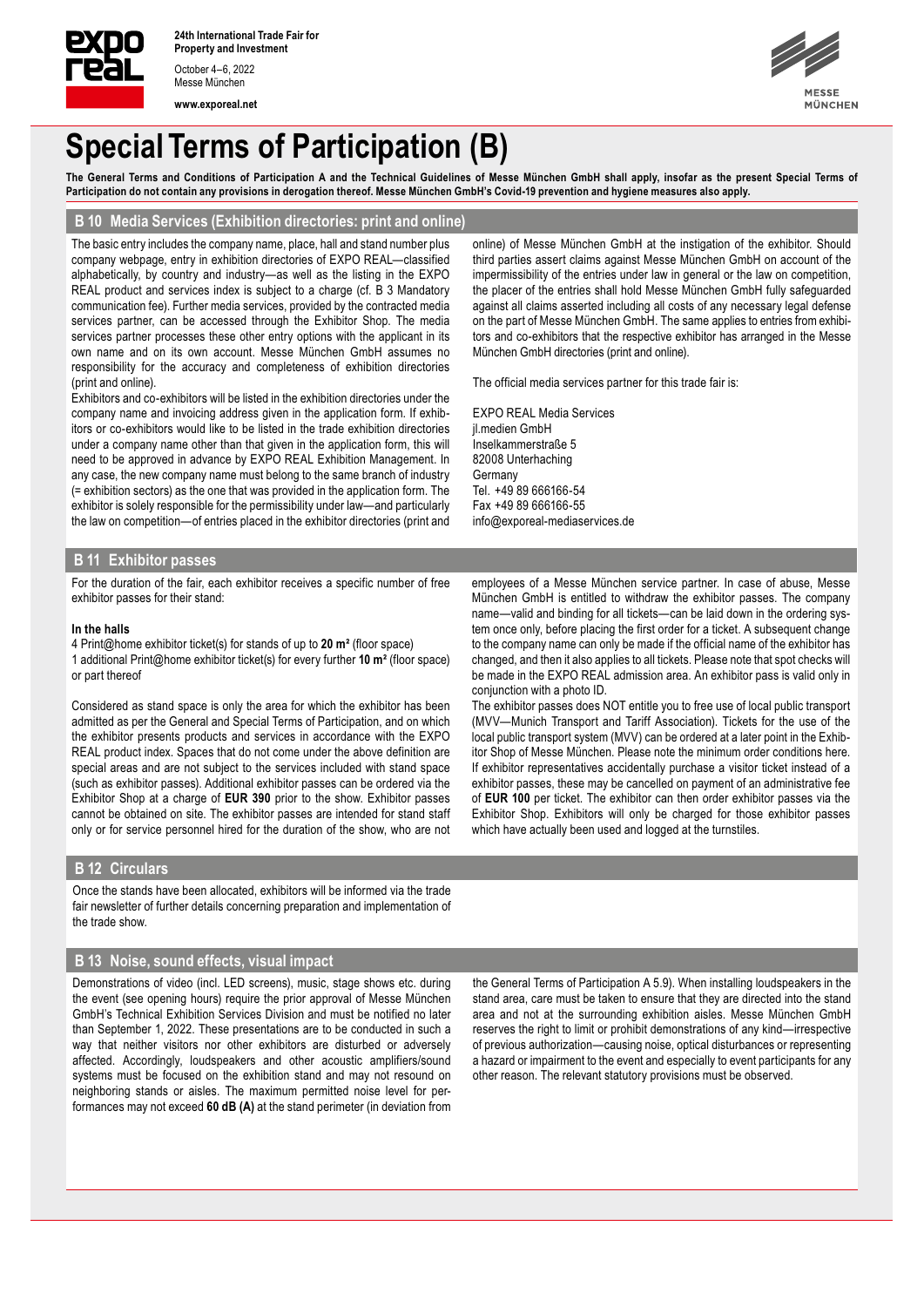

Messe München **www.exporeal.net**



# **Special Terms of Participation (B)**

The General Terms and Conditions of Participation A and the Technical Guidelines of Messe München GmbH shall apply, insofar as the present Special Terms of **Participation do not contain any provisions in derogation thereof. Messe München GmbH's Covid-19 prevention and hygiene measures also apply.**

# **B 14 LED screens, LED walls and other LED lamps**

If the stand design provides for the operation of LED screens, LED walls or other LED lamps, it is subject to authorization acc. to clause B 7. In the interest of all exhibitors and visitors, the imissions resulting from these systems are to be designed in such way that they do not cause glare beyond the stand perimeter of the exhibitor using them, and do not negatively affect the appearance of adjacent exhibition stands.

Messe München GmbH reserves the right—irrespective of previous authorization—to prohibit the installation of systems equipped with LEDs, or demand their shut-down, if they are causing glare beyond the perimeter of the exhibitor's stand and/or negatively affecting the appearance of adjacent exhibition stands.

# **B 15 Online vouchers**

Exhibitors and co-exhibitors have the opportunity to order online vouchers via the Exhibitor Shop. Only those online vouchers that are actually redeemed are invoiced to the exhibitor, respectively co-exhibitor—at the special discount price of **EUR 390**. The online vouchers are valid for the entire duration of the exposition; it is not permitted to sell online vouchers to third parties; any redeemed online vouchers which have been sold will be charged to the exhibitor/co-exhibitor at the full price of a multiple-entry visitor's ticket. Online vouchers are subject to the same opening hours as visitor tickets. It is prohibited to either sell or pass on free of charge online-ticket numbers and/or visitor

tickets thus acquired by beneficiaries authorized by the exhibitor. A person authorized by the exhibitor is only who has explicitly been provided online voucher numbers by the exhibitor. If the exhibitor or co-exhibitor sells online ticket vouchers, Messe München GmbH is entitled to cancel the order without notice and refuse to issue online vouchers already ordered, or to revoke visitor tickets obtained with the respective online voucher numbers. The exhibitor ensures that his co-exhibitors acknowledge the above provisions. Furthermore, for visitor tickets acquired with online voucher numbers, the terms for exhibitor passes referred to under B 11 apply analogously.

## **B 16 Photo, film and video shooting** (cf. A 10)

Only persons authorized by Messe München GmbH and in possession of a valid permit may film, photograph, or make sketches or video recordings inside the exhibition venue.

Under no circumstances may photographic or other images or recordings be made of other exhibitors' stands.

Professional photo and film recordings of your own booth during the event period are subject to authorization by Messe München.

The permit is subject to a charge of **EUR 50** per day/exhibitor and stand. During show opening hours, the photo/film crew must also carry valid exhibitor tickets to be admitted entry to the premises.

The permit may be requested on site during setup or throughout the trade show period from the Messe München GmbH security control office located in the Trade Fair Administration building. Outside opening hours, photo, film and video recording teams must be accompanied by at least one person from the security service provider. Booking requests for accompanying security staff must be made at the security control center.

## **B 17 Exhibitors' own events**

Events at the exhibition grounds are subject to authorization and must be notified no later than September 23, 2022 (see "Dates and Deadlines 2022"). Approval is also dependent on the current incidence of infection. No additional registration is required for events held in conference rooms. The booking of a conference room includes the registration of any events. Please use the online form in the Exhibitor Shop when registering each event. Day events, press and conference room events may be held from 09:00 to 19:00 at the own exhibition stand, conference rooms, forums or other trade-fair premises. Please note that daytime events should be purely work events. Events are generally not published in the trade fair media and are subject to a special approval procedure by Messe München GmbH. Evening events and events to be held as receptions or get-togethers are generally not permitted under Messe München GmbH's current Covid-19 prevention and hygiene regulations. Messe München GmbH may permit evening events that comply with Covid-19 prevention and hygiene requirements. Furthermore, evening events are subject to a fee. On **October 4 and 5, 2022**, evening events may not start before 19:00 and must end by 22:00 at the latest. Until 22:30, the necessary clearing-up work may be undertaken within the stand area.

By 23:00 at the latest, all persons must have left the exhibition center. Please note that rehearsals, e.g. for musical accompaniment to an evening event, are permitted only as of 19:00. The exhibitor is responsible for ensuring that event attendees do not access other trade fair booths or touch any exhibits located there. The exhibitor is to ensure that event attendees follow the instructions of the safety and security service employed by Messe München GmbH. The minimum scope of the safety and security services necessary is determined by Messe München GmbH. The exhibitor indemnifies and holds Messe München GmbH harmless in connection with the event. The maximum number of people per stand event is to be observed at each event for safety reasons. The reference value is 1.5 persons per m² of stand space. The services provided by Messe München GmbH in connection with each event are charged to the exhibitor in the final invoice.

The costs for your evening event will be charged to you in the final invoice as a one-off amount and are as follows:

**EUR 1,290** for events registered by August 31, 2022 **EUR 1,490** for events registered from September 1 to 14, 2022

For evening events registered as of September 15, 2022 or which have not been registered in advance of the event, a fee of **EUR 1,790** will be charged.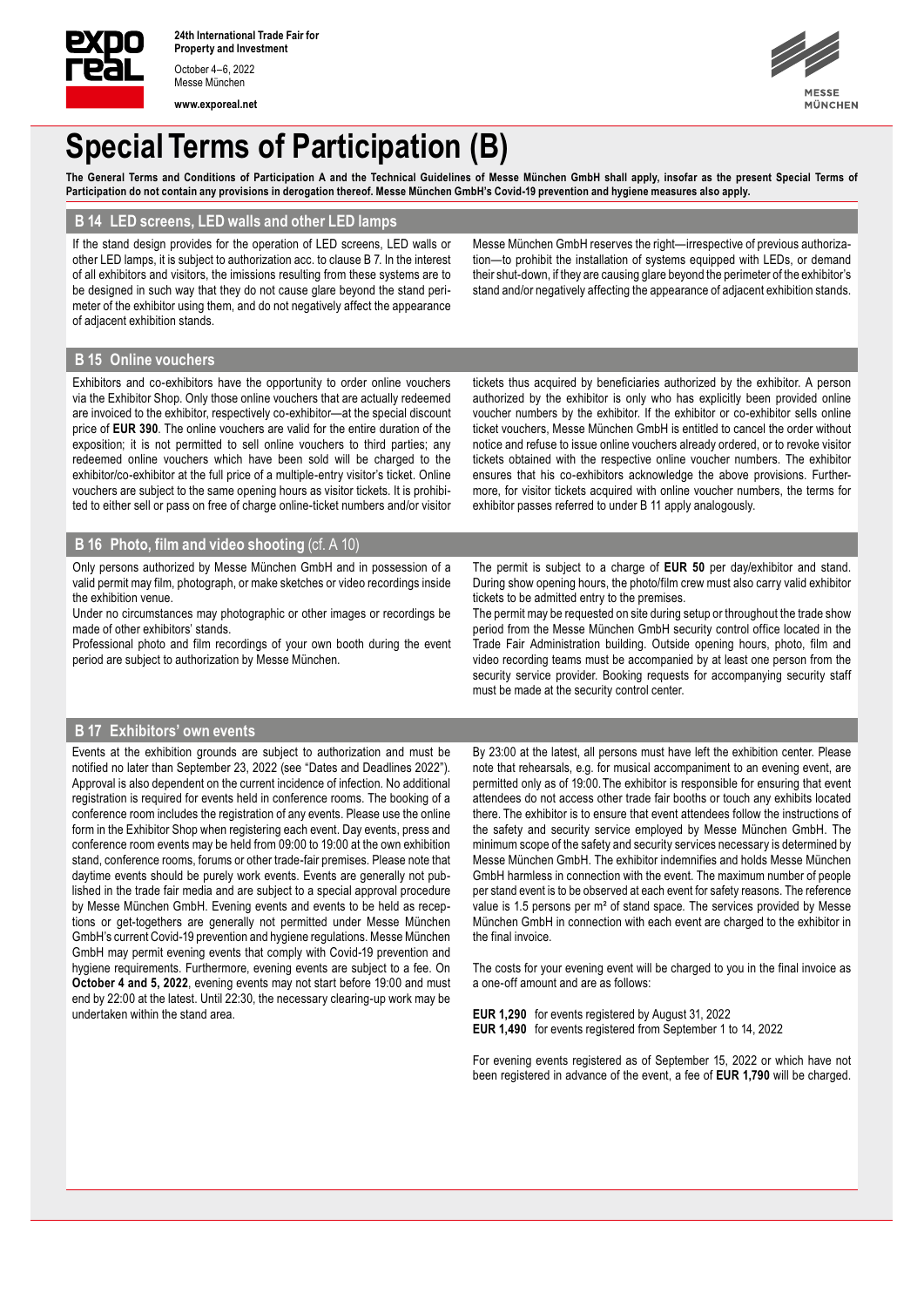

October 4–6, 2022 Messe München **www.exporeal.net** **IÜNCHEN** 

# **Special Terms of Participation (B)**

The General Terms and Conditions of Participation A and the Technical Guidelines of Messe München GmbH shall apply, insofar as the present Special Terms of **Participation do not contain any provisions in derogation thereof. Messe München GmbH's Covid-19 prevention and hygiene measures also apply.**

# **Cont. B 17 Exhibitors' own events**

To ensure a smooth, uninterrupted event, we recommend that you consult with your booth neighbors in advance of the planned event. Please note that during official trade-show hours, musical renditions are not permitted. The volume of **60 dB (A)** during the day or **75 dB (A)** during evening events must not be exceeded. Any disturbances and immissions which might be occurring as the result of a party at the neighboring booth should be immediately notified to Messe München GmbH, EXPO REAL exhibition management office, which is located in the atrium outside of Hall B2. In case immediate measures should be required to prevent further disturbances by an event at the neighboring stand outside office hours (between 19:00 and 07:30 of the next day), exhibitors are advised to contact the Messe München security control office by phone +49 89 949-24555. Complaints lodged after the last day of the exhibition can no longer be considered. Messe München GmbH reserves the right to charge the exhibiting company which organizes the stand party (= stand party organizer) with the costs incurred by measures taken (or assigned to third parties) that are necessary to remedy the impairment of the neighboring stand affected by the stand party.

### **Admission of service staff for evening events**

Admission for external service personnel during exhibitor evening events who are not employees of a Messe München service partner is free after 17:30, subject to presentation of proof provided by the exhibitor about the location and time of employment (= copy of approval for the exhibitor evening event).

### **Admission of catering companies for evening events**

Admission for external service personnel during exhibitor evening events who are not employees of a Messe München service partner is free after 17:30, subject to presentation of proof provided by the exhibitor about the location and time of employment (= copy of approval for the exhibitor evening event).

For more specifications follow the regulations and important notes on evening events at the exhibition stand, which have to be accepted within the application of evening events.

### **B 18 Stand assembly and dismantling, stand supervision**

Messe München is entitled to demand a contractual penalty of **EUR 5,000**  from the exhibitor irrespective of the provisions of A 15 General Terms of Participation.

# **B 19 Deliveries /Shipping fees**

Shipments of goods, letters or other items to be delivered to the exhibitor's booth must be addressed as follows:

- Name of company
- c/o EXPO REAL Messe München
- Hall (designation: A, B or C and the number of the hall)
- Stand number
- Contact persons on site and their cell phone numbers
- Messegelände, 81823 Munich, Germany

# **B 20 Catering/Deliveries**

If you hire an external caterer for catering and delivery of goods that is not a service partner of Messe München, please note the order form "Catering/ **Deliveries** 

The form is available on request from the Traffic & Security department of Messe München GmbH at vs@messe-muenchen.de. The team of the external Messe München GmbH does not take delivery of consignments, letters and other mail intended for exhibitors or third parties. Exhibitors are advised not to deposit shipments or other objects unsecured in the hall or the outdoor exhibition area during setup and dismantling times.

Services with regard to the receipt and dispatch of consignments are offered by the authorized freight forwarders at the exhibition center.

caterer will also need exhibitor passes to gain access to the site, which have to be ordered from the Exhibitor Shop.

Alternatively, you are welcome to retain the services of the accredited Messe München catering service partners, who have free access to the fairgrounds.

## **B 21 Food preparation**

Food preparation and catering/beverage services must comply with the Bavarian State Government's Covid-19 prevention and hygiene regulations. The regulations for catering can be found in the Covid-19 health and safety protocols, paragraph C:

https://image-factory.media.messe-muenchen.de/asset/458918/EXR22\_ Covid-19\_health\_and\_safety\_protocols\_B7\_Special\_Terms\_for%20\_ Participation\_stand%20design\_and\_use\_JAN22.pdf

The following regulations shall also apply.

The preparation of food—especially grilling and frying—is not permitted on the booths at EXPO REAL without adequate ventilation devices. Exempt from this is the heating of dishes with convection ovens. This provision also applies to day events, press and evening events as well as all events in the conference rooms.